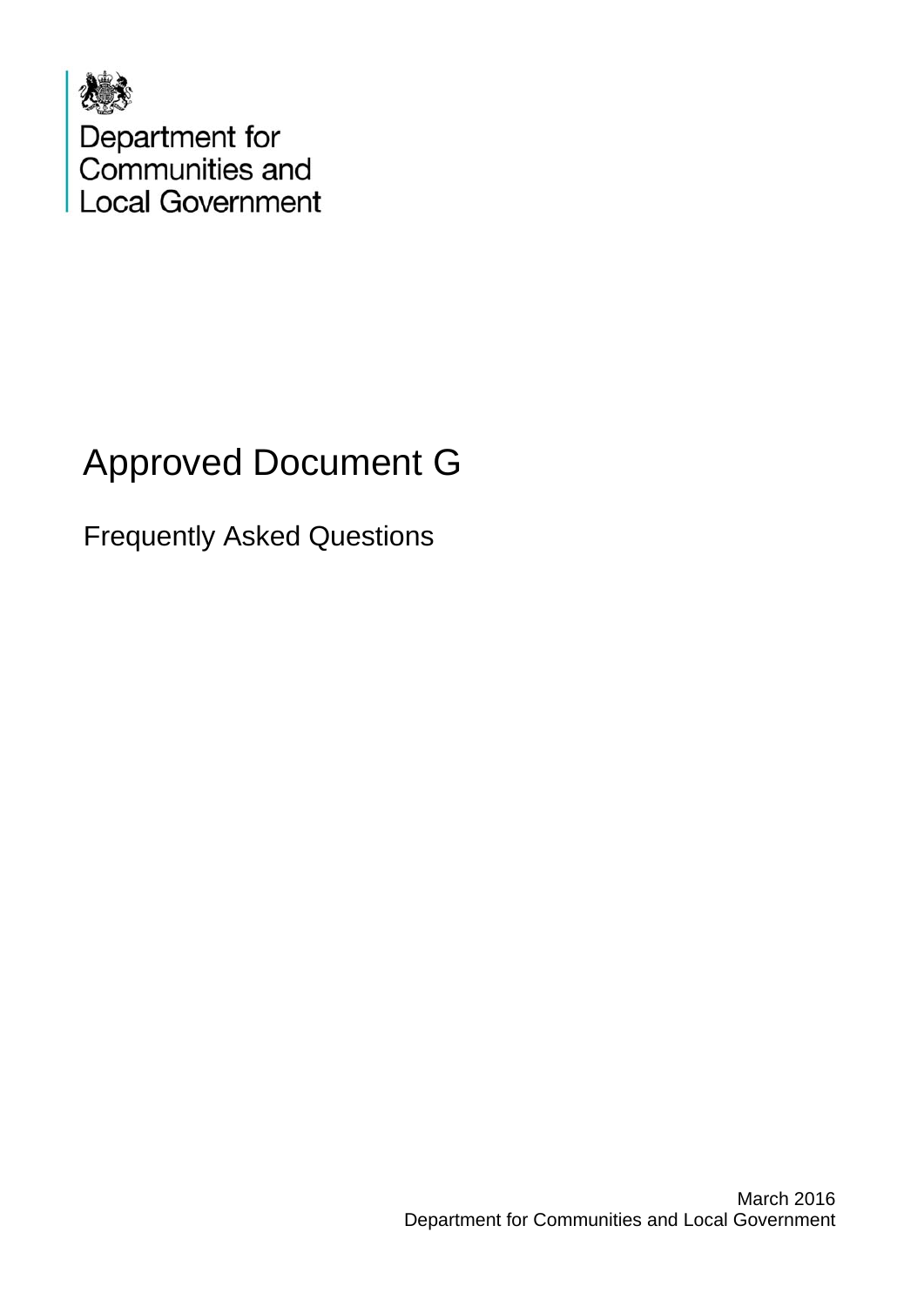

*© Crown copyright, 2016* 

*Copyright in the typographical arrangement rests with the Crown.* 

You may re-use this information (not including logos) free of charge in any format or medium, under the terms of the Open Government Licence. To view this licence[,http://www.nationalarchives.gov.uk/doc/open-government-licence/version/3/](http://www.nationalarchives.gov.uk/doc/open-government-licence/version/3/) or write to the Information Policy Team, The National Archives, Kew, London TW9 4DU, or email: [psi@nationalarchives.gsi.gov.uk](mailto:psi@nationalarchives.gsi.gov.uk).

This document/publication is also available on our website at [www.gov.uk/dclg](http://www.gov.uk/dclg)

If you have any enquiries regarding this document/publication, complete the form at <http://forms.communities.gov.uk/> or write to us at:

Department for Communities and Local Government Fry Building 2 Marsham Street London SW1P 4DF Telephone: 030 3444 0000

For all our latest news and updates follow us on Twitter: https://twitter.com/CommunitiesUK

March 2016

ISBN: 978-1-4098-4807-3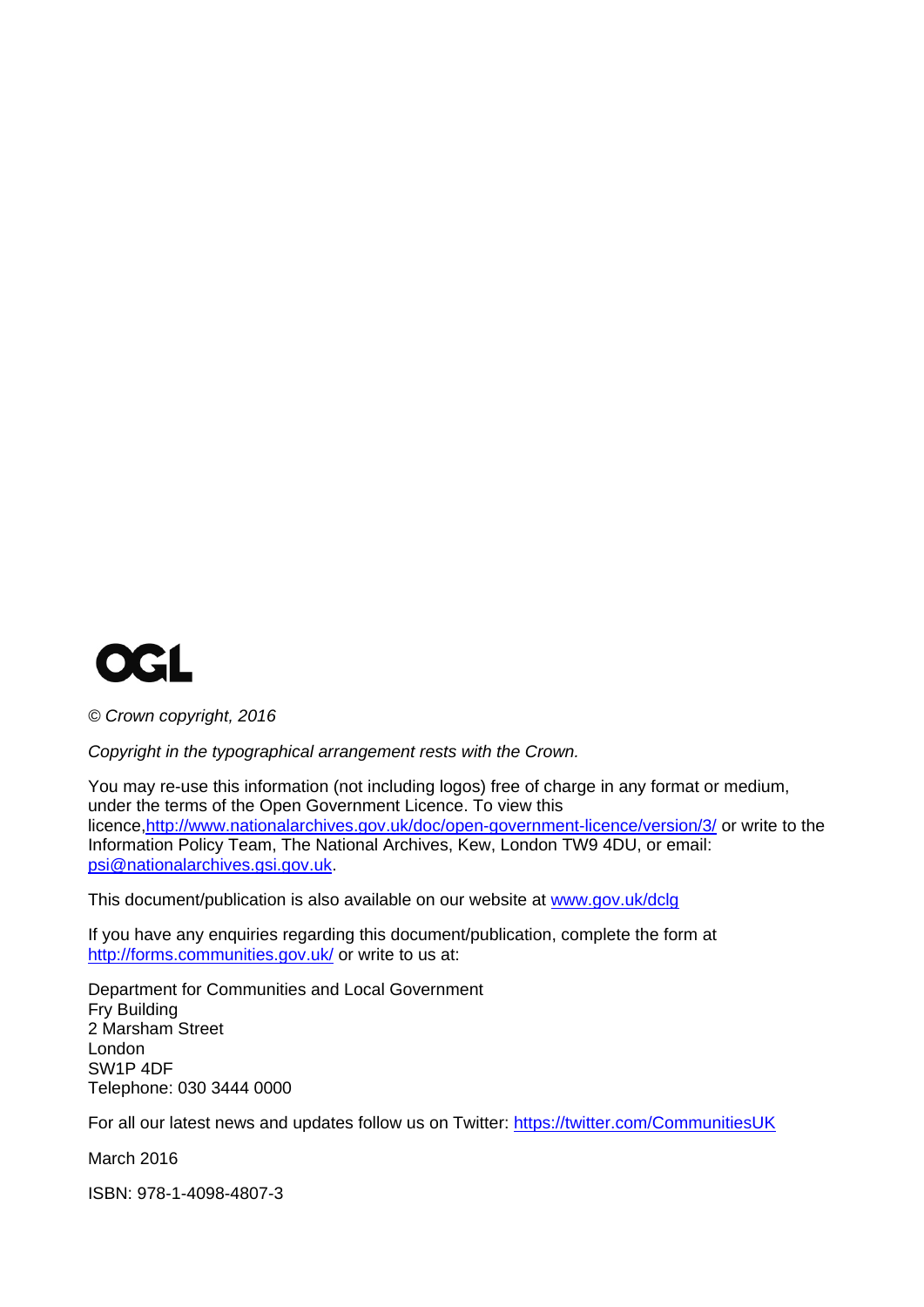### **Contents**

| <b>Introduction</b>                                                                                                                                                                                  | 5              |
|------------------------------------------------------------------------------------------------------------------------------------------------------------------------------------------------------|----------------|
| When do I have to comply with the "new" Part G?                                                                                                                                                      | 5              |
| Do I have to follow Approved Document G?                                                                                                                                                             | 5              |
| <b>Requirement G1 - Cold Water Supply</b>                                                                                                                                                            | 5              |
| What do the Building Regulations require?                                                                                                                                                            | 5              |
| Why has the concept of "softened wholesome water" been brought into the regulations and<br><b>Approved Document?</b>                                                                                 | 6              |
| Can softened water be used for drinking water and for water to kitchen sinks?                                                                                                                        | 6              |
| Requirement G2 and Regulations 36 and 37 of the Building Regulations 2010 -<br><b>Water Efficiency</b>                                                                                               | 6              |
| What water efficiency targets now have to be met?                                                                                                                                                    | 6              |
| When do I actually have to complete the Water Calculator?                                                                                                                                            | $\overline{7}$ |
| Where can I find information on fittings in order to complete the water efficiency<br>calculation?                                                                                                   | $\overline{7}$ |
| How will actual water usage be monitored?                                                                                                                                                            | $\overline{7}$ |
| Requirement G3 - Hot Water Supply and Systems                                                                                                                                                        | 7              |
| What are the controls on the hot water supply and hot water systems?                                                                                                                                 | $\overline{7}$ |
| Do these requirements apply to small water heaters such as water heaters of less than 15<br>litres that were previously exempt?                                                                      | 8              |
| Is a combi boiler with a storage capacity of less than 15 litres therefore also not notifiable?                                                                                                      | 8              |
| Does an overheat cut-out in an indirectly heated vented system have to be non-self-<br>resetting in the same way as energy cut-outs do in directly-heated vented systems and in<br>unvented systems? | 8              |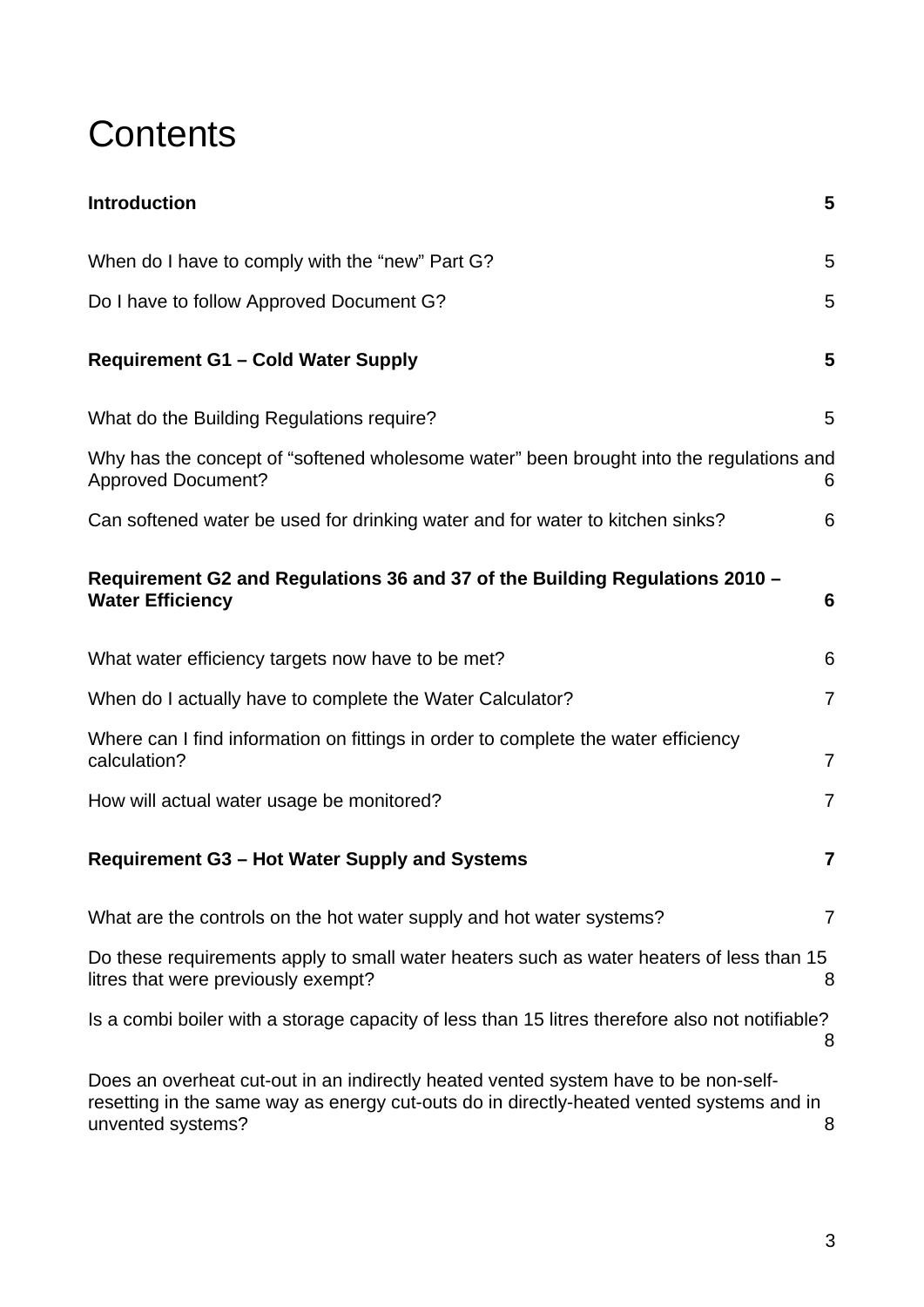| Paragraph 3.60 of the Approved Document says that if a discharge pipe is connected to a<br>soil stack the discharge pipe should be either polybutalene or cross linked polyethylene.<br>Does this mean a polypropylene discharge pipe cannot be used? | 8  |
|-------------------------------------------------------------------------------------------------------------------------------------------------------------------------------------------------------------------------------------------------------|----|
| Paragraph 3.60 of the Approved Document allows safety relief discharge pipes to connect<br>to a soil stack if it can safely resist the temperature of the water discharged. Which<br>materials are considered to be suitable?                         | 9  |
| If I am installing a new bathroom in an existing dwelling, do I have to fit a thermostatic<br>mixing valve (TMV) to the bath?                                                                                                                         | 9  |
| When carrying out an emergency replacement of a vented cylinder on a like for like basis<br>do I need to comply with all the guidance in the Approved Document?                                                                                       | 9  |
| Do vitreous enameled (glass lined) carbon steel storage vessels and calorifiers comply<br>with Building Regulations requirements, as they are not mentioned in the standards listed<br>in paragraph 3.11 of the Approved Document?                    | 10 |
| <b>Requirement G4 - Sanitary Conveniences and Washing Facilities</b>                                                                                                                                                                                  | 10 |
| What is required by G4?                                                                                                                                                                                                                               | 10 |
| Is a ventilated lobby needed between a toilet and a food preparation area?                                                                                                                                                                            | 10 |
| <b>Requirement G5 - Bathrooms</b>                                                                                                                                                                                                                     | 11 |
| What bathroom provision is required by G5?                                                                                                                                                                                                            | 11 |
| <b>Requirement G6 - Kitchens and Food Preparation Areas</b>                                                                                                                                                                                           | 11 |
| What is required by G6?                                                                                                                                                                                                                               | 11 |
| Which version of the Approved Document applies to my project?                                                                                                                                                                                         | 12 |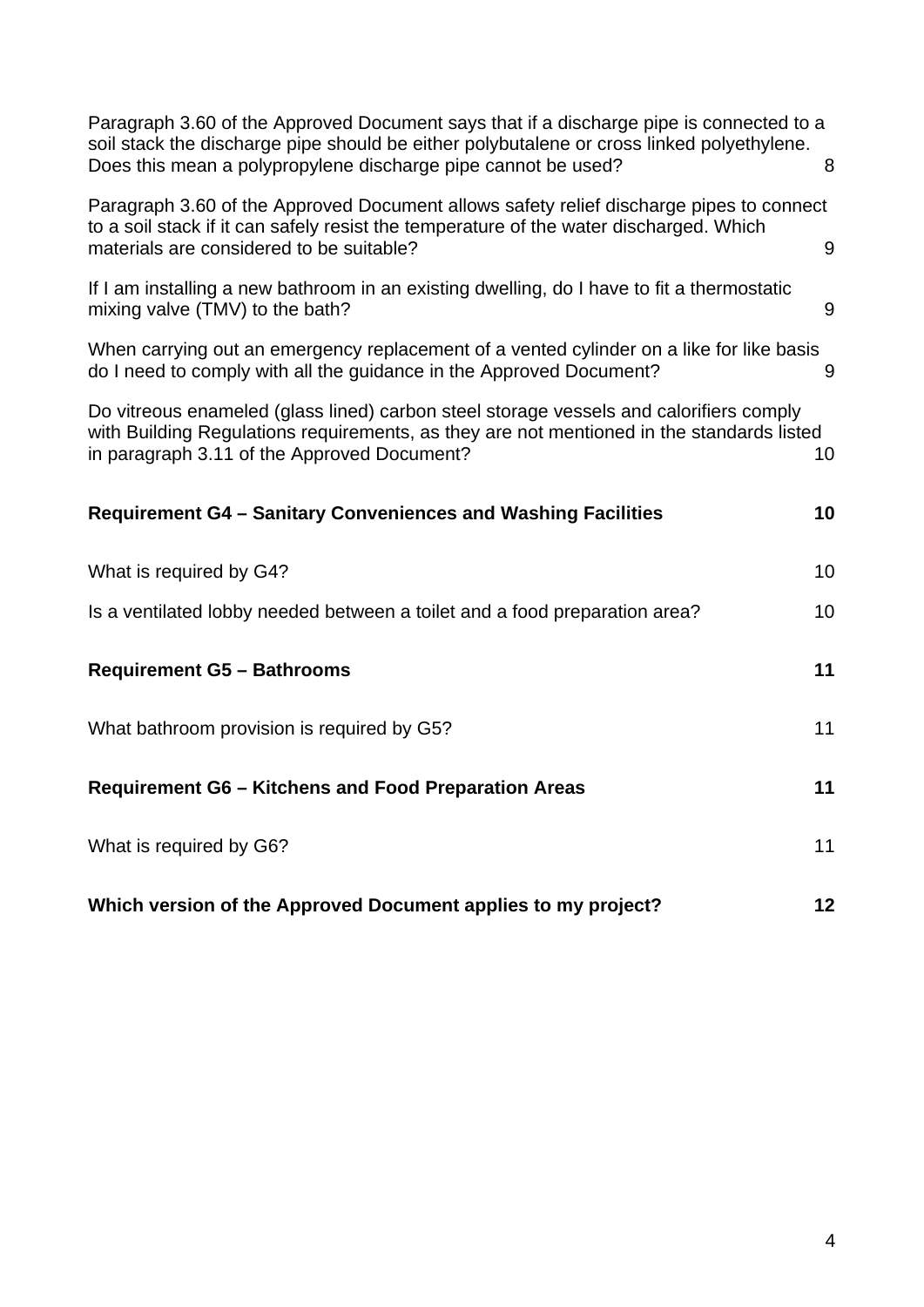## <span id="page-4-0"></span>Introduction

Revised Part G of Schedule 1 to the Building Regulations 2000 ("Part G") came into force on 6 April 2010 and the final Approved Document was published in March 2010.

The revised Part G regime involves significant updates to the previous 1992 regime as well as a significant extension to its scope. Below are FAQs to cover the main issues raised.

### <span id="page-4-1"></span>When do I have to comply with the "new" Part G?

Part G came into force on 6 April 2010. However, work will not be subject to these "new" provisions if:

work physically started before 6 April 2010, or

full plans were approved and conditions cleared by, or a plans certificate given to, a local authority before 6 April 2010 and work commences before 6 April 2011, or

where full plans are not required, a contract has been entered into prior to 6 April 2010 and work is commenced prior to 1 October 2010.

Details can be found in SI 2009/1219 as amended by SI 2009/2465 and SI 2010/719 and in Circular letters 05/2009, 10/2009 and 03/2010*.* 

#### <span id="page-4-2"></span>Do I have to follow Approved Document G?

No. The Approved Documents provide guidance about compliance with specific aspects of the Building Regulations in some of the more common building situations. There is no obligation to adopt any particular solution contained in the Approved Document if you prefer to meet the relevant requirement in some other way. However, you should check with your building control body that your proposals comply with the Building Regulations (which are reproduced in the green shaded boxes in the Approved Document). If guidance in the Approved Document is followed there will be a presumption of compliance with the requirement(s) covered by the guidance. However, this presumption is not conclusive, so simply following guidance does not guarantee compliance in an individual case.

## <span id="page-4-3"></span>Requirement G1 – Cold Water Supply

### <span id="page-4-4"></span>What do the Building Regulations require?

Requirement G1 states that wholesome water must be supplied to: any place where drinking water is drawn off. any sink provided in any area where food is prepared.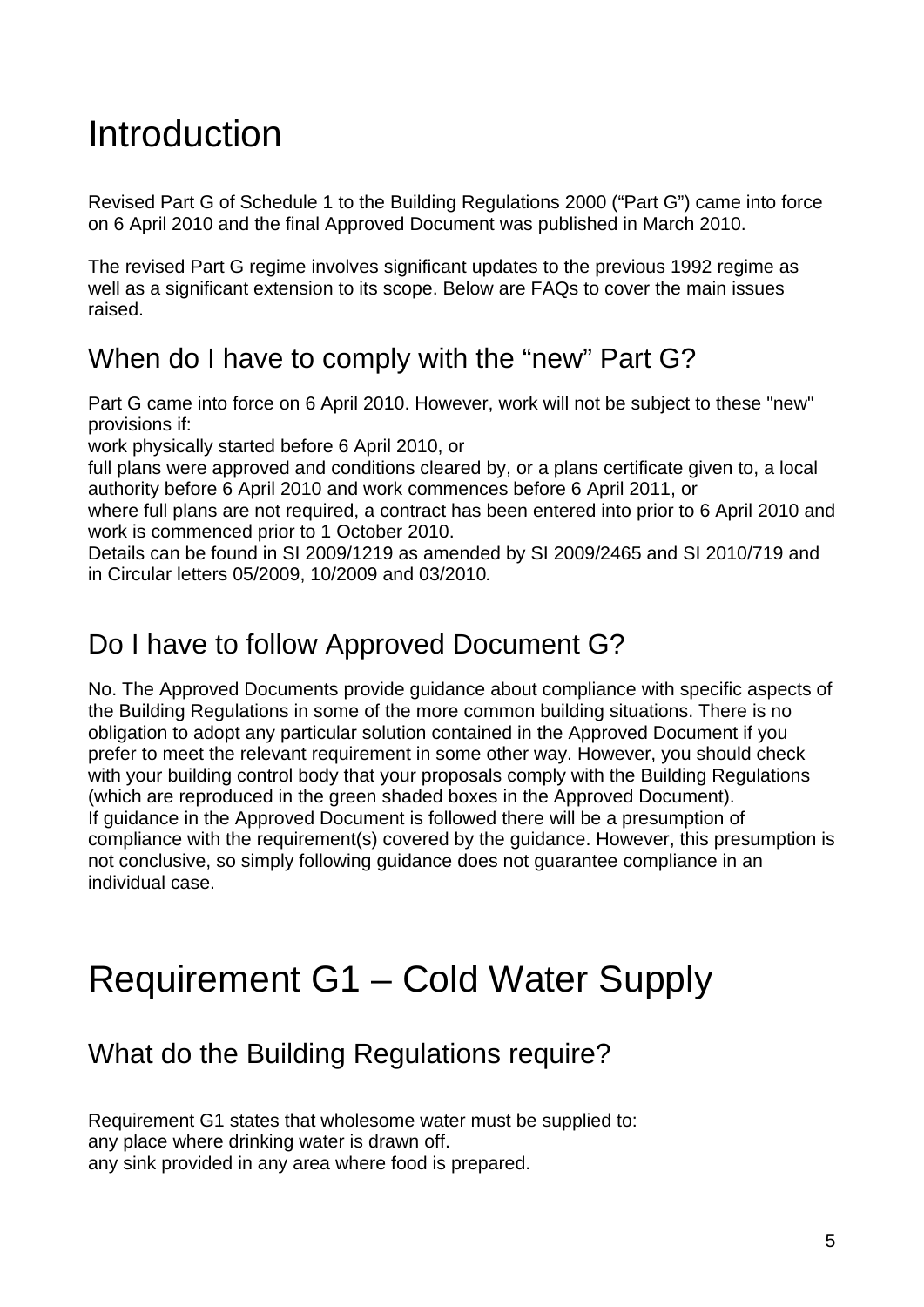It also requires that wholesome or softened wholesome water is supplied to: any washbasin or bidet provided in or adjacent to a room containing a sanitary convenience.

any washbasin, bidet, fixed bath or shower in a bathroom.

One of the reasons for setting out where wholesome or softened wholesome water should be supplied to is to clarify where it is acceptable for alternative sources of water, such as greywater and rainwater, to be used. G1(2) sets out that such alternative sources of water can be supplied to a sanitary convenience fitted with a flushing device.

### <span id="page-5-0"></span>Why has the concept of "softened wholesome water" been brought into the regulations and Approved Document?

The concept of "softened wholesome water" was introduced into Part G because in certain extremely hard water areas the water softening process can lead to sodium levels going beyond what is acceptable for wholesome water. This amendment makes clear that it is acceptable for such "softened wholesome water" to be supplied to washbasins, bidets, baths and showers.

#### <span id="page-5-1"></span>Can softened water be used for drinking water and for water to kitchen sinks?

Yes, as long as the water remains wholesome after the softening process. However, the guidance to the Water Supply (Water Fittings) Regulations states that it is preferable for the cold water supply to the kitchen sink to come direct from the mains supply, in order to minimize the risk of non-wholesome water being supplied due to inadequate operation and maintenance

### <span id="page-5-2"></span>Requirement G2 and Regulations 36 and 37 of the Building Regulations 2010 – Water **Efficiency**

#### <span id="page-5-3"></span>What water efficiency targets now have to be met?

This introduces a minimum water efficiency standard into the Building Regulations for the first time for new homes. It requires that the average water usage of a new home (including those created by a change of use) is no more than 125 litres per person per day or 110 litres/person/day if required as part of the planning permission Estimated water usage must be calculated in accordance with the methodology set out in Appendix A of Approved Document G, unless 'deemed to satisfy' fittings described in Approved Document G are used.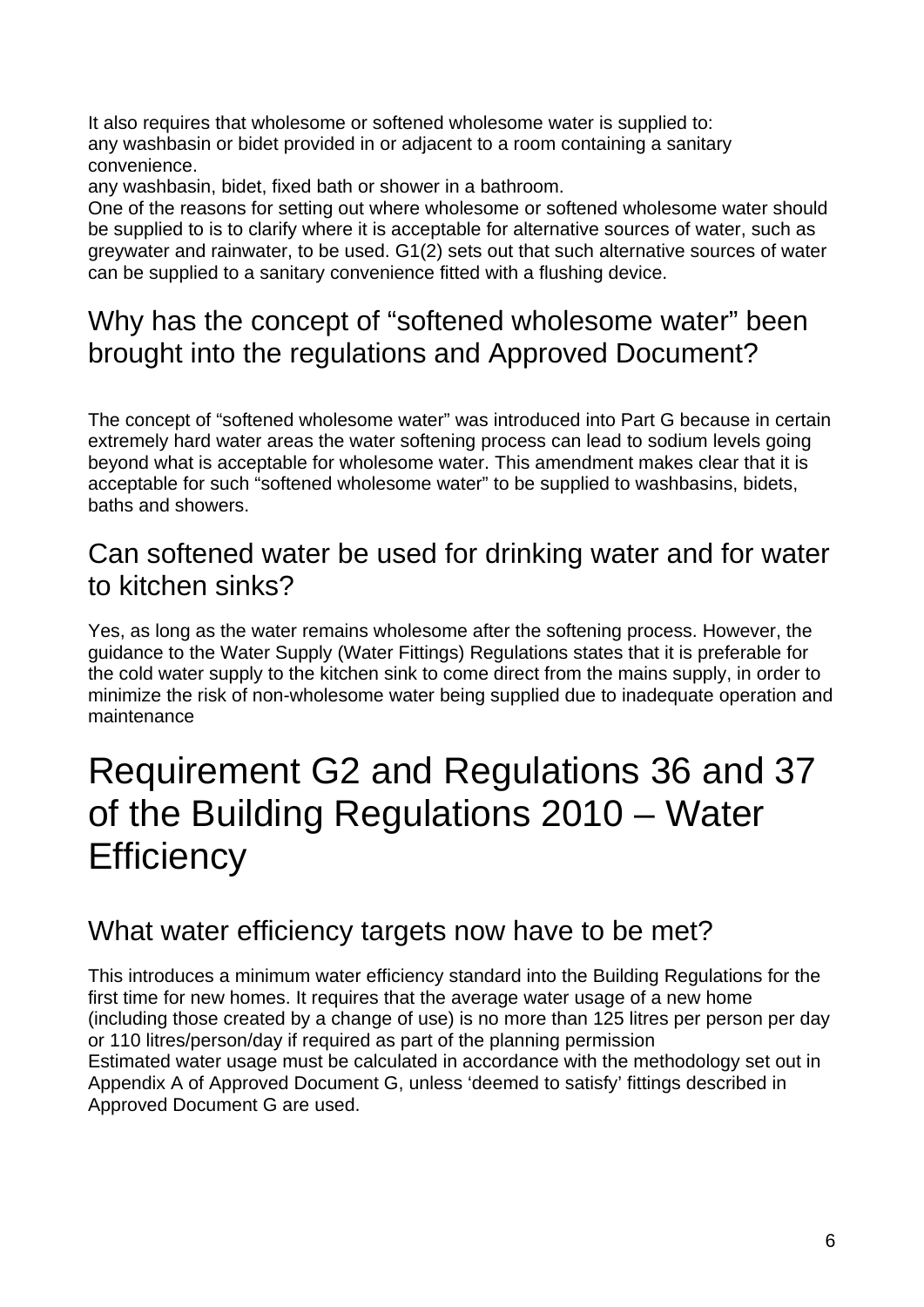### <span id="page-6-0"></span>When do I actually have to complete the Water Calculator?

We envisage that the Water Calculator will be completed initially when fittings and appliances are specified during the design stage and then revised if those fittings subsequently change. However, the provision does not require this, simply that a notice is given to the building control body within five days of the completion of work (or, where the building control body is an approved inspector, not later than the date on which the initial notice ceases to be in force under regulation 17 of the Building (Approved Inspectors etc) Regulations 2010 if that is earlier). The regulations require only that the notice states the potential consumption, however, we envisage that, in practice, a copy of the completed calculation table will be submitted to the building control body.

#### <span id="page-6-1"></span>Where can I find information on fittings in order to complete the water efficiency calculation?

Information can be found from manufacturers and from some independent websites. The calculation should be based upon the data for the fittings actually installed.

#### <span id="page-6-2"></span>How will actual water usage be monitored?

It will not. The provision is in terms of the estimated water usage of a home.

## <span id="page-6-3"></span>Requirement G3 – Hot Water Supply and **Systems**

#### <span id="page-6-4"></span>What are the controls on the hot water supply and hot water systems?

With regard to supply, the provision requires that heated wholesome water (or softened wholesome water) is provided to any washbasin or bidet provided in or adjacent to a room containing a sanitary convenience, to any washbasin, bidet, bath or shower in a bathroom and to any sink provided in any area where food is prepared.

In relation to hot water systems, the provision extends the scope of the previous safety regime to all types of system (not just unvented ones). This includes new guidance in the Approved Document to ensure that all parts of the system are capable of resisting the effects of temperature and pressure. In particular, this introduces guidance to ensure cold water cisterns supplying and receiving water from hot water cisterns are properly supported, following tragedies resulting from just such failures.

In addition, it also introduces a provision that all new homes (including those created by a change of use) have the temperature of the hot water supplied to a bath limited to no more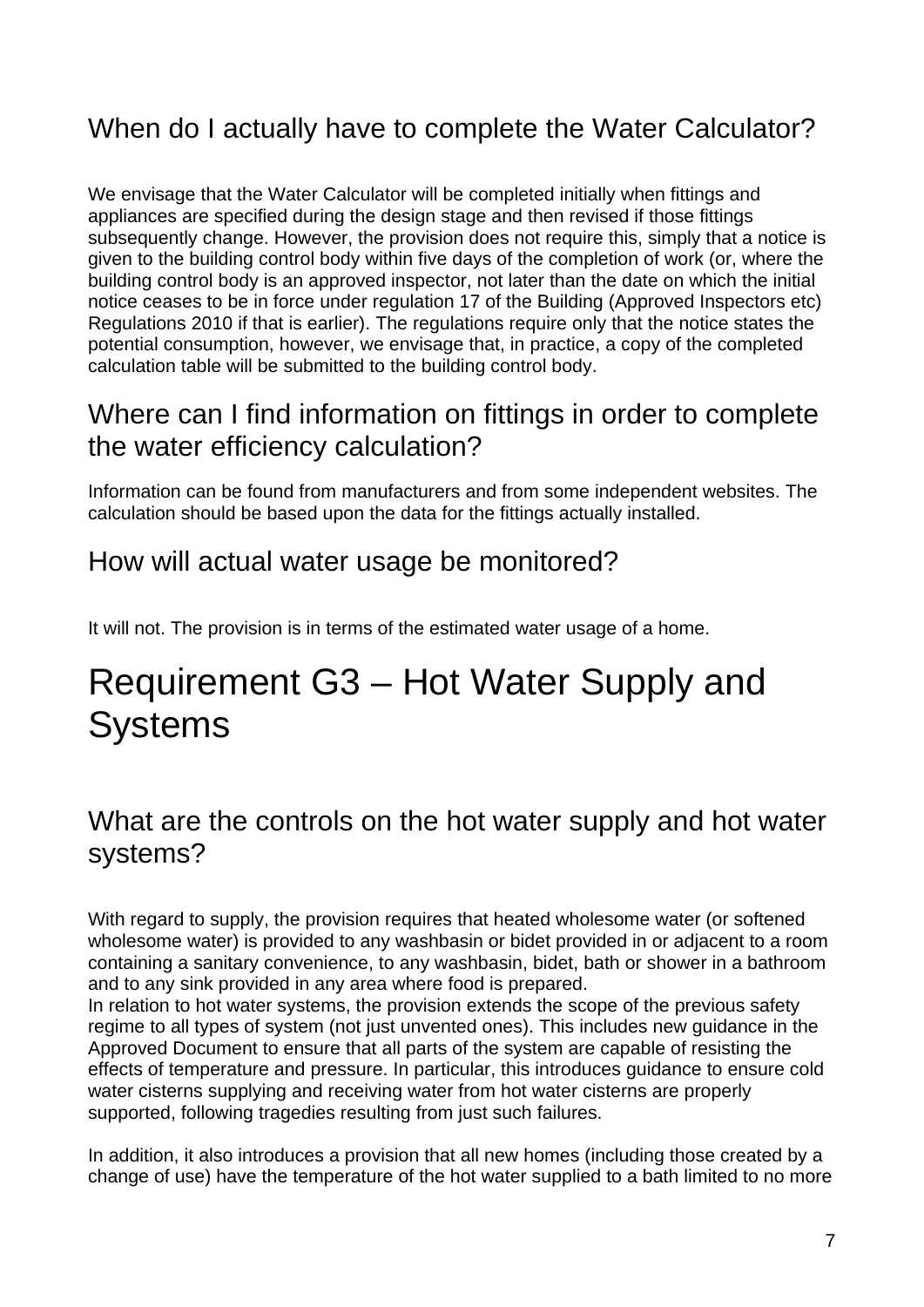than 48°C. It's likely that this will normally be complied with by the fitting of a thermostatic mixing valve (TMV).

#### <span id="page-7-0"></span>Do these requirements apply to small water heaters such as water heaters of less than 15 litres that were previously exempt?

Yes, the provision applies to all hot water systems. However, to reflect the lower risk associated with such a system, the work is not notifiable to the building control body nor is there a requirement for a certificate to be produced that states the work complies with the Building Regulations (unless the associated electrical work is notifiable for the purposes of Part P).

#### <span id="page-7-1"></span>Is a combi boiler with a storage capacity of less than 15 litres therefore also not notifiable?

Whilst a combi boiler may store less than 15 litres of hot water, it still needs to be notified as it is a) a combustion appliance and b) forms part of another fixed building service (space heating).

#### <span id="page-7-2"></span>Does an overheat cut-out in an indirectly heated vented system have to be non-self-resetting in the same way as energy cut-outs do in directly-heated vented systems and in unvented systems?

No, sub-paragraph 3.13a simply requires that in a vented hot water storage system, "for all indirect heat sources, an overheat cut-out to disconnect the supply of heat to the storage vessel in the event of the stored water overheating" is incorporated.

This is because, for indirect heat sources on vented systems, water overheating is more likely to be for operational reasons, for example, on solar-powered systems because of a very hot day and little hot water use. In such circumstances, self-resetting reduces the inconvenience to users, by resuming normal operation as soon as the operational circumstances change, without compromising safety.

However, for direct heat sources, for example, electric immersion heaters, overheating associated with such devices is likely to be due to a failure of the device and the use of a non-self-resetting device would draw attention to the problem.

Paragraph 3.60 of the Approved Document says that if a discharge pipe is connected to a soil stack the discharge pipe should be either polybutalene or cross linked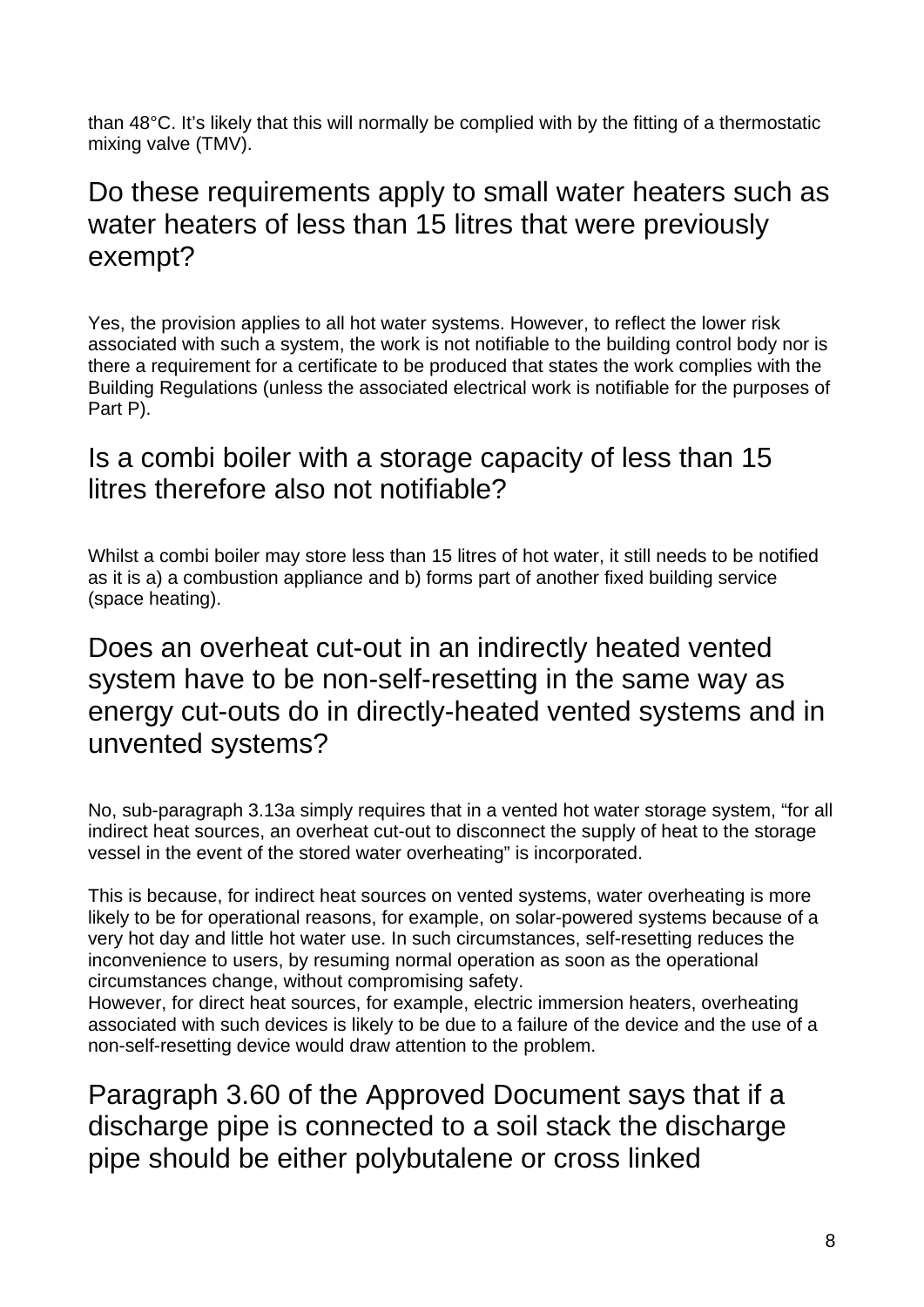### polyethylene. Does this mean a polypropylene discharge pipe cannot be used?

As stated in its *Introduction* section, the guidance in the Approved Document is intended to provide advice on how to comply with the requirements set out in the Building Regulations and that "there may well be other ways of achieving compliance with the requirements". The Department's view is that it would be acceptable, subject to also complying with subparagraphs a, b and d of 3.60, for these pipes to be polypropylene to BS EN 1451-1, as recommended in BRE Information Paper 8/07.

<span id="page-8-1"></span>Paragraph 3.60 of the Approved Document allows safety relief discharge pipes to connect to a soil stack if it can safely resist the temperature of the water discharged. Which materials are considered to be suitable?

Metal pipework, such as cast iron, is suitable.

For smaller hot water systems, BRE Information Paper 8/07 indicates that discharges can be made to PVCu stacks, provided that:

relief discharge is from domestic unvented hot water storage systems only – not combi boilers or sealed system boilers.

storage volumes do not exceed about 210 litres.

stacks are fully ventilated (ie. no stack cap or air admittance valve).

pipework complies with BS EN 1329-1:2000 or BS 4514:2001.

#### <span id="page-8-2"></span>If I am installing a new bathroom in an existing dwelling, do I have to fit a thermostatic mixing valve (TMV) to the bath?

No, the requirement to ensure that the temperature of the water delivered to a bath is no more than 48°C temperature applies only to baths in new homes (including those created by a change of use) not in existing homes. However, people may want to consider the potential safety benefits of fitting a TMV, or some other means to prevent scalding, when they are adding a bath or having an existing one replaced or repaired, particularly where occupants are known to include those most at risk from scalding, that is, the very young and the very old.

#### <span id="page-8-3"></span>When carrying out an emergency replacement of a vented cylinder on a like for like basis do I need to comply with all the guidance in the Approved Document?

<span id="page-8-0"></span>Emergency replacement of a cylinder on a like-for-like basis would mean that the installation is no more unsatisfactory than before, so it would not be classed as a material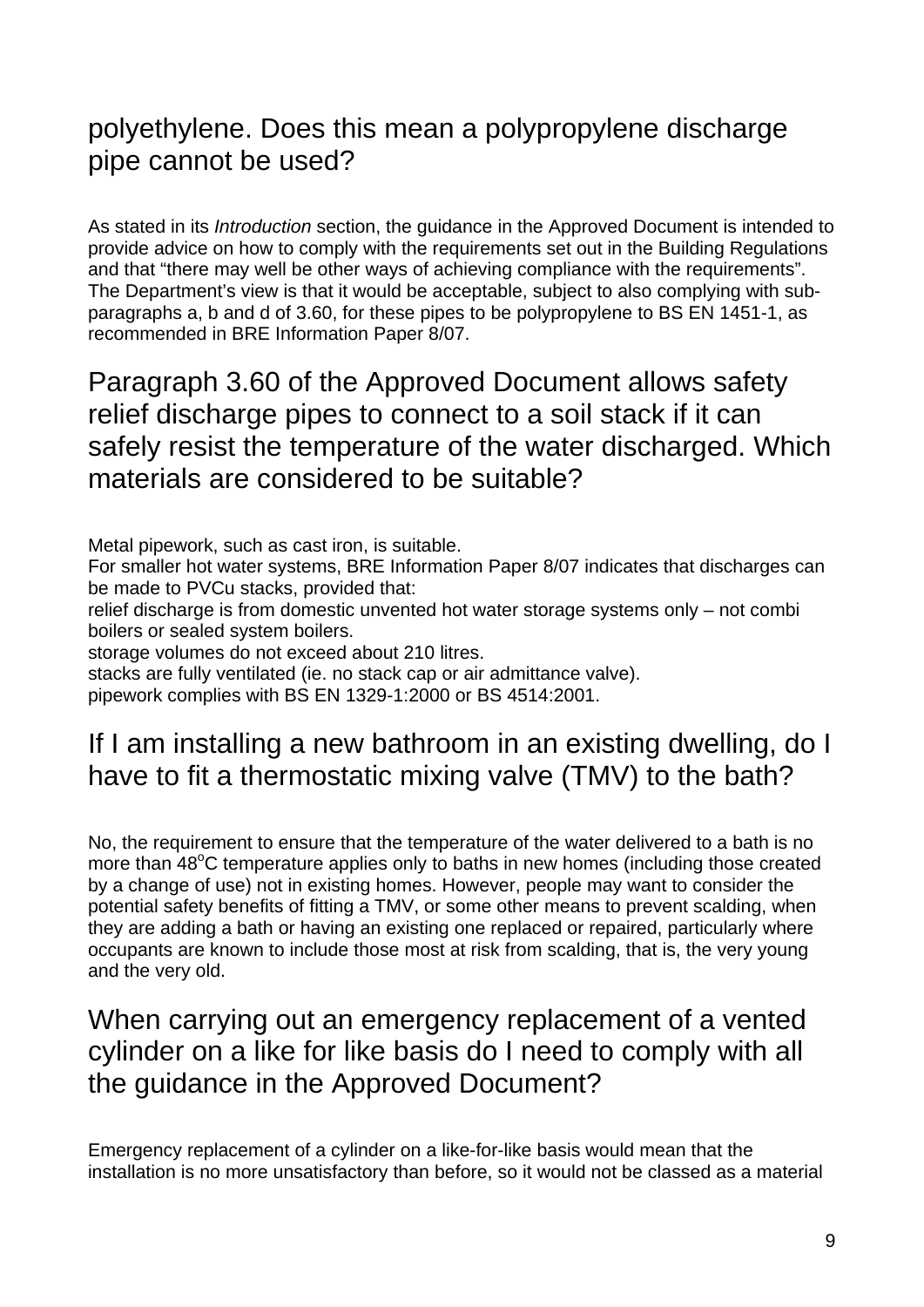alteration and therefore not subject to building regulations as long as the work does not adversely affect the energy and safety controls.

However, where reasonably practicable, it would be good practice to provide the system with overheat protection as described in the Approved Document, including a non-resetting energy cut-out to any immersion heater. It would also be good practice to check that the support of any cold water cistern supplying the system complies with the guidance given in paragraph 3.15 of the Approved Document.

<span id="page-9-0"></span>Do vitreous enameled (glass lined) carbon steel storage vessels and calorifiers comply with Building Regulations requirements, as they are not mentioned in the standards listed in paragraph 3.11 of the Approved Document?

Yes. There are no national or other standards for these products but a storage vessel or calorifier fitted with suitable safety devices that has passed a relevant pressure test, such as BS EN 89:2000 *Gas-fired storage water heaters for the production of domestic hot water*, should normally be accepted by the building control body as complying with the functional requirements of G3.

## <span id="page-9-1"></span>Requirement G4 – Sanitary Conveniences and Washing Facilities

<span id="page-9-2"></span>What is required by G4?

This provision is similar to that contained in G1 of the previous edition of Approved Document G, but there is no longer any requirement for cleanability in the current edition. It sets out that adequate and suitable sanitary conveniences (WCs and urinals) must be provided in toilets or bathrooms and that adequate hand washing facilities must be provided in or adjacent to rooms containing sanitary conveniences. Any room containing a sanitary convenience, bidet or facility for washing hands associated with a sanitary convenience must be separate from a kitchen or area where food is prepared.

#### <span id="page-9-3"></span>Is a ventilated lobby needed between a toilet and a food preparation area?

Part G only requires that a WC and/or associated handwashing facilities should be separated by a door from a food preparation area. In dwellings, a lobby is not needed, as illustrated in diagrams 2 and 3 in AD G.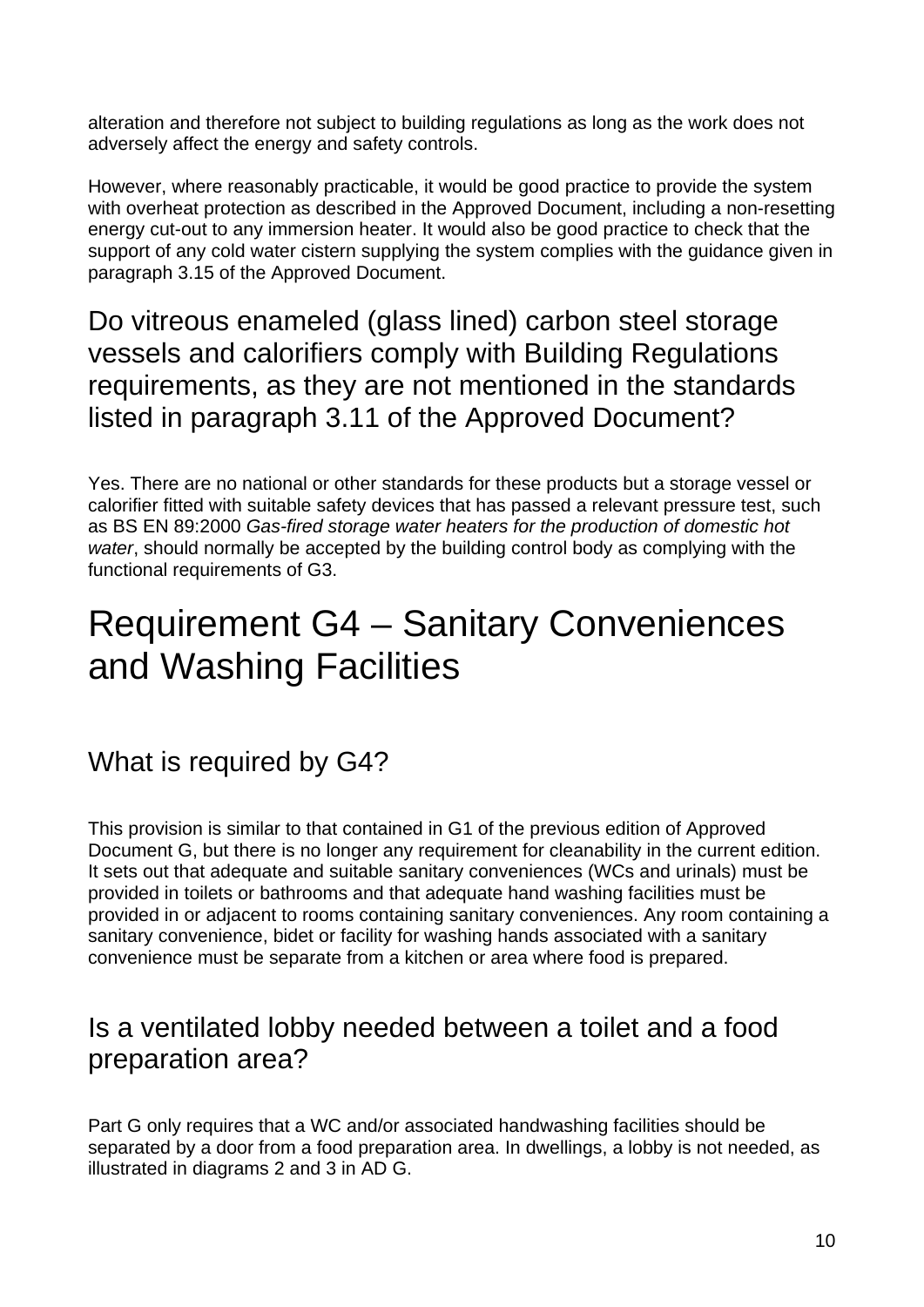However, for workplaces the Approved Code of Practice (ACOP) that supports the Workplace (Health, Safety and Welfare) Regulations 1992 requires that no room containing a sanitary convenience should communicate directly with a room where food is processed, prepared or eaten. Therefore, in workplaces (particularly in food businesses such as restaurants, cafes, catering businesses and shops selling food), toilets must not open directly into rooms where food is handled. If this is achieved by using a lobby, the lobby may need to be ventilated to deter air from the toilet moving to the food handling area.

## <span id="page-10-0"></span>Requirement G5 – Bathrooms

### <span id="page-10-1"></span>What bathroom provision is required by G5?

This requires that in dwellings and in buildings containing one or more rooms for residential purposes a bathroom must be provided containing a wash basin and either a fixed bath or shower.

This requirement is the same as in the previous edition but is now extended to include buildings containing one or more rooms for residential purposes for example hostels as well as to dwellings.

## <span id="page-10-2"></span>Requirement G6 – Kitchens and Food Preparation Areas

#### <span id="page-10-3"></span>What is required by G6?

This is a new requirement that seeks to clarify requirements for sanitary provision. A suitable sink must be provided in any area where food is prepared.